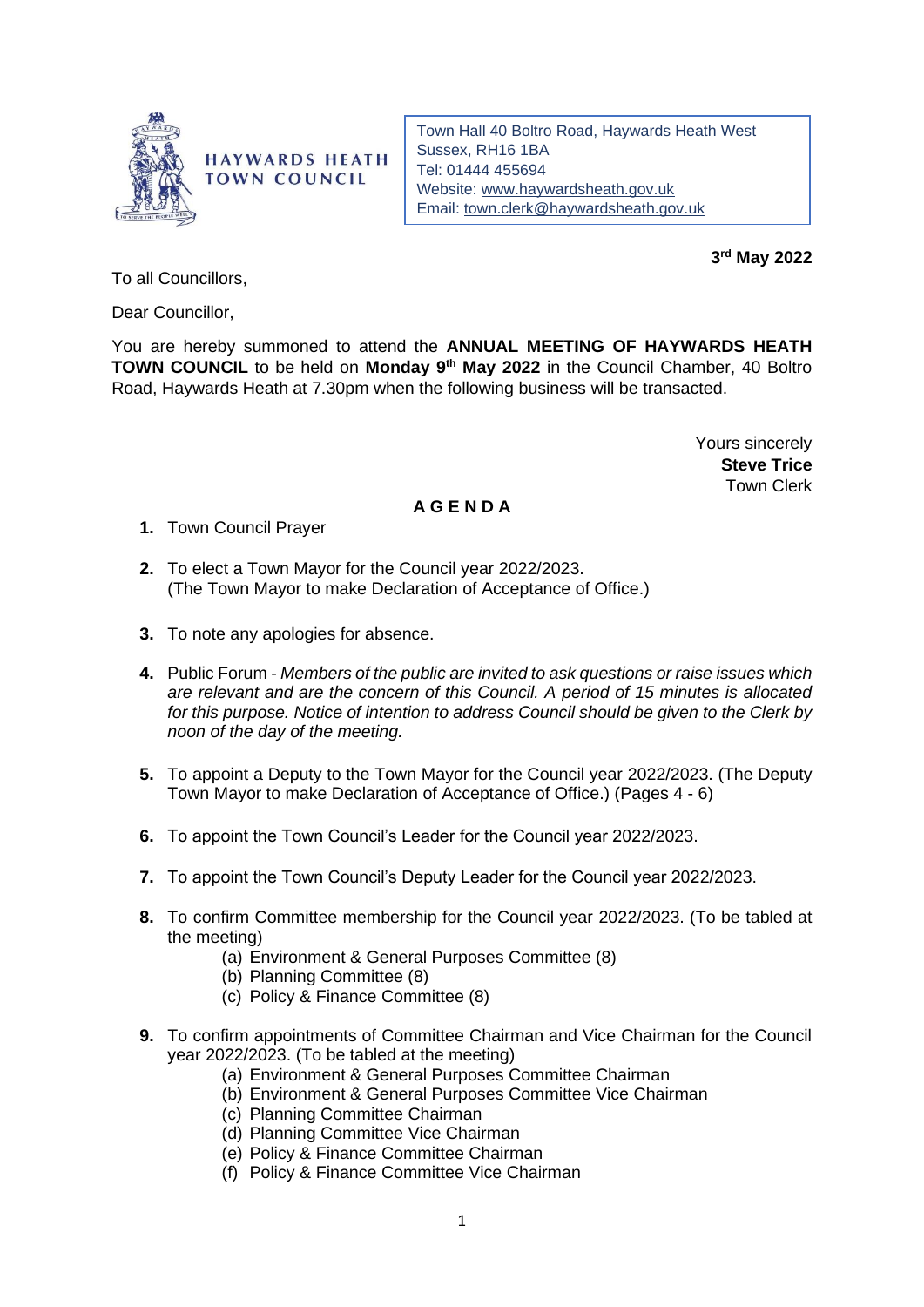- **10.** To confirm membership of the following Working Groups/Party for 2022/2023. (To be tabled at the meeting)
	- (a) Haywards Heath in Bloom (1)
	- (b) Communications and IT Working Group (5)
	- (c) Planning Working Group (5)
	- (d) Staff Working Party (5)
	- (e) Transport Partnership (2)
	- (f) Chairman's Working Group (5)
	- (g) 2022/2023 Working Group (4)
	- (h) Environment Working Group (5)
- **11.** To confirm Council representatives on the following outside bodies for 2022/2023. (To be tabled at the meeting)
	- (a) Mid Sussex Association of Local Councils and West Sussex Association of Local Councils (2)
	- (b) Mid Sussex Association of Town Councils (4)
	- (c) Haywards Heath Twinning Association (1)
	- (d) Blunts/Paiges Meadow Reserve (2)
	- (e) Scrase Valley Reserve (2)
	- (f) Ashenground Park & Bolnore Open Spaces Steering Group (2)
	- (g) Woodside Pavilion Management Committee (1)
	- (h) Haywards Heath Business Association (1)
	- (i) Haywards Heath Town Team (1)
	- (j) Burgess Hill Northern Arc Liaison Group (1)
	- (k) Mid Sussex Cycle Forum (2)
	- (l) Bluebell Railway Working (1)
- **12.** To make Declarations of Interest.
- 13. To confirm the Minutes of the Meeting of the Council held on 21<sup>st</sup> March 2022. (Pages 7 - 10)
- **14.** To dispose of any business outstanding from the last meeting
- **15.** To note the Mayor's List of Engagements and any announcements. (Page 11)
- **16.** To receive and consider and adopt the Resolutions of the following Committees. (Page 12)
	- a) Planning Committee held on the 28<sup>th</sup> March 2022 **MINS. 124 – 131**
	- b) Planning Committee held on the 19<sup>th</sup> April 2022 **MINS. 132 – 139**
	- c) Environment and General Purposes Committee no meeting cancelled due to no substantive items – update circulated.
	- d) Policy and Finance Committee no meeting to be considered.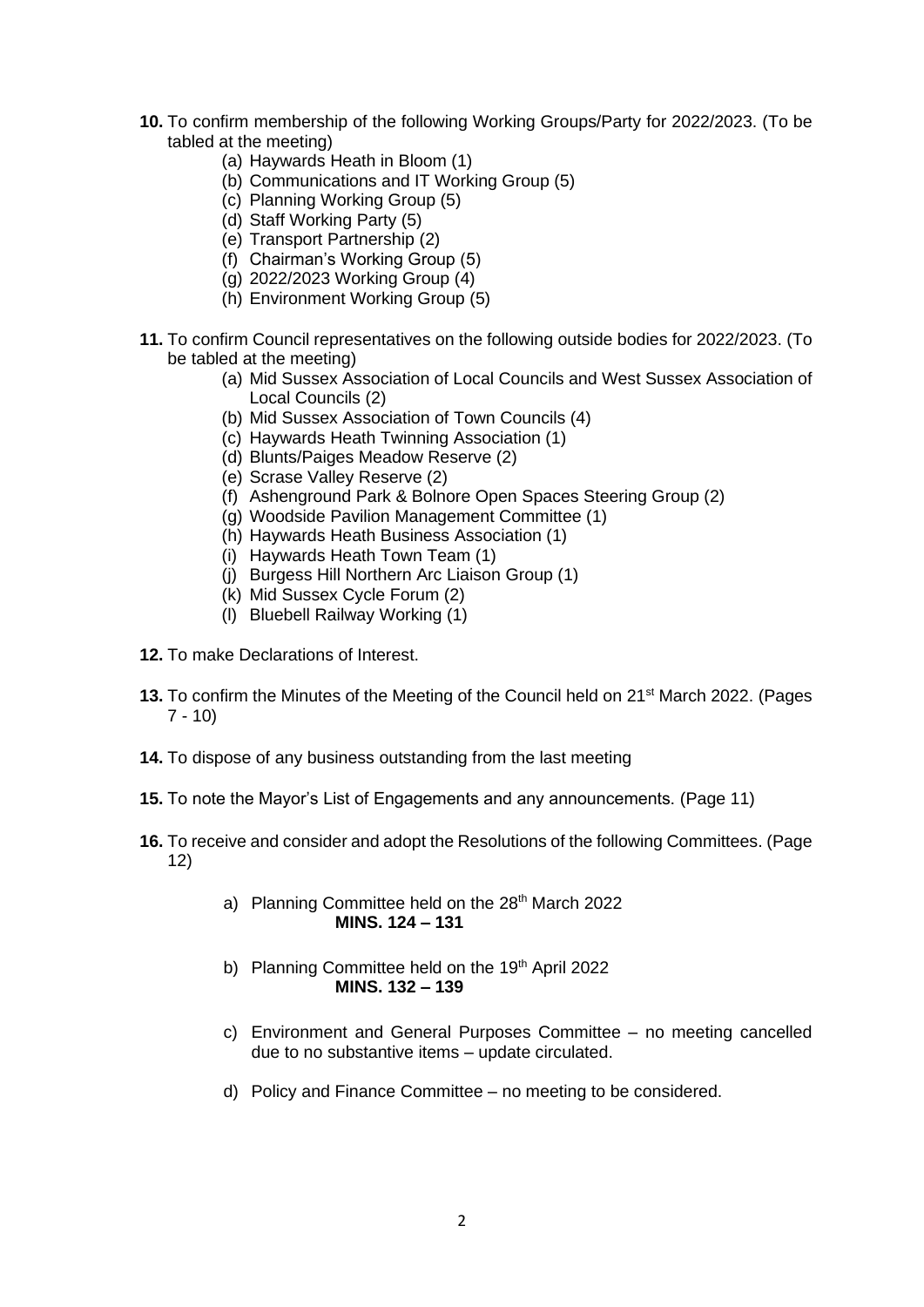- **17.** To undertake the annual review of the Council's Standing Orders and Financial Regulations. (Page 13).
- **18.** To undertake the annual review of the Councillor's Code of Conduct. (Page 14)
- **19.** To consider membership of the West Sussex Association of Local Councils and National Association of Local Councils. (Pages 15 – 16)
- **20.** To consider gratitude for a volunteer who undertook data inputting for the Town Council.
- **21.** To consider any urgent items the Mayor has received.
- **22.** To consider exclusion of Public and Press.

*'During this meeting the public are allowed to film the Committee and officers only from the front of the public gallery, providing it does not disrupt the meeting. Any items in the Exempt Part of the agenda cannot be filmed. If another member of the public objects to being recorded, the person(s) filming must stop doing so until that member of the public has finished speaking. The use of social media is permitted but all members of the public are requested to switch their mobile devices to silent for the duration of the meeting.'*

**Town Mayor** Cllr Howard Mundin **Town Clerk** Mr Steven Trice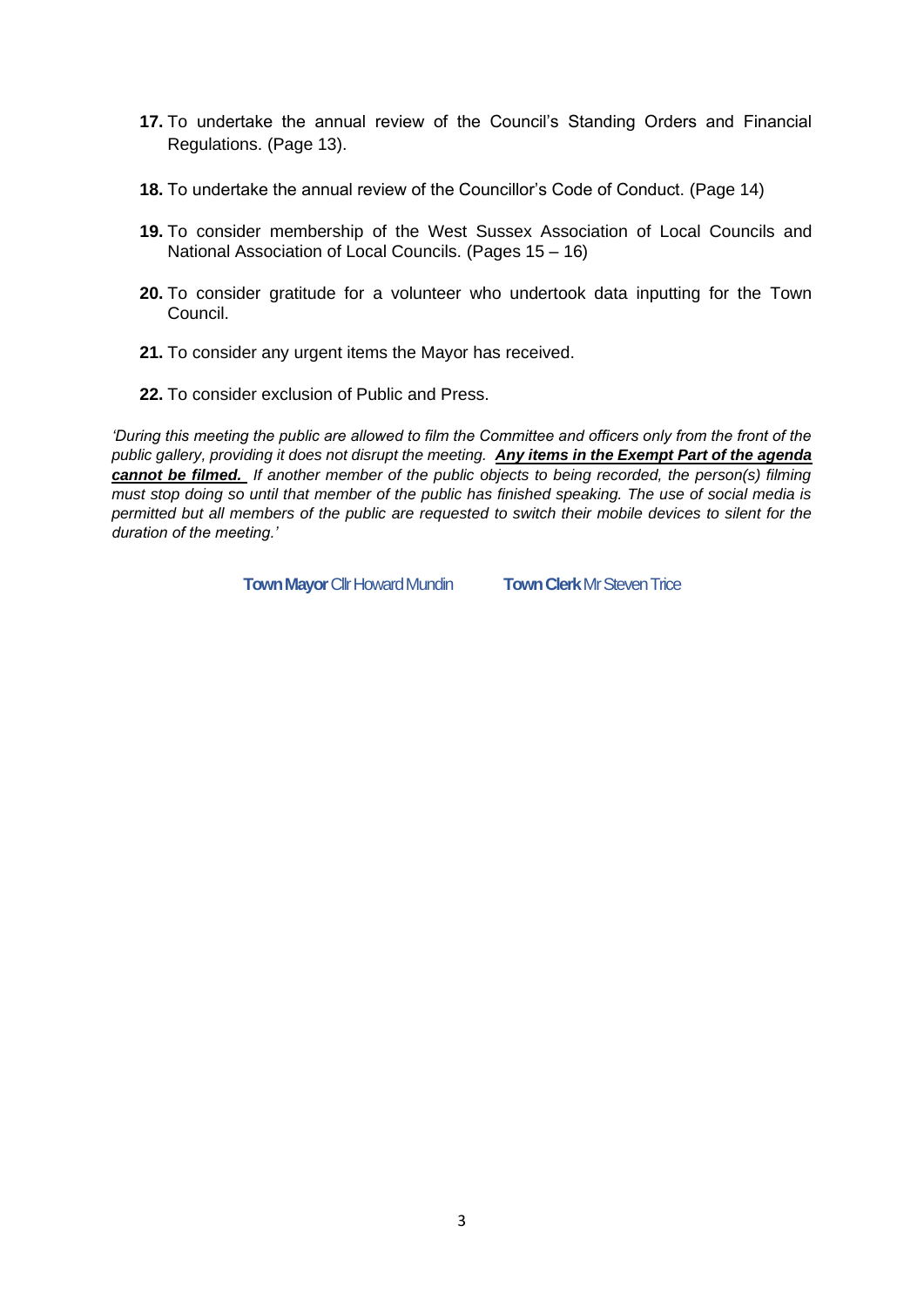## **ITEMS 5-11**

| Subject:          | Appointment of Deputy Mayor, Leader, Deputy Leader and Committee<br>Membership 2022 - 2023 |
|-------------------|--------------------------------------------------------------------------------------------|
| Date:             | $9th$ May 2022                                                                             |
| <b>Report of:</b> | Town Clerk                                                                                 |
|                   | <b>Committee Meeting:</b> Annual Meeting of Haywards Heath Town Council                    |

# **Committee Meeting:** Annual Meeting of Haywards Heath Town Council

#### **Purpose of Report:**

1. The purpose of this report is to enable Members to consider nominations for the Membership of Council Committees and official individual appointments for the forthcoming Council year 2022 - 2023.

#### **Summary:**

2. Members are firstly asked to agree the appointment of the Deputy Mayor, Leader of the Council and Deputy Leader of the Council for the 2022 – 2023 Council year**.**  Members will then be required to agree to the Council's committee membership, working party/group membership and representation on outside bodies as laid out in this report including new positions that have been developed. Members will also be asked to appoint a Chairman and Vice Chairman for the Council's Planning Committee, Policy and Finance Committee and the Environment and General Purposes Committee.

## **Recommendation(s):**

**Members are recommended to nominate and agree the membership of the Council's Standing Committees, working groups/parties and make the individual appointments laid out in the background of this report;**

- (a) **Appoint the Deputy Mayor for 2022 - 2023;**
- (b) **Appoint the Leader of the Council for 2022 - 2023;**
- (c) **Appoint the Deputy Leader of the Council for 2022 - 2023;**
- (d) **Agree to the membership of the Council's Environment and General Purposes Committee, Planning Committee and Policy and Finance Committee and for 2022 - 2023;**
- (e) **Agree to each of the Committee's Chairman and Vice Chairman;**
- (f) **Agree the membership of the Council's working parties/groups;**
- (g) **Agree to the appointment of Members to represent the Council on outside bodies.**

## **Background**

3. **Town Mayor 2022 – 2023** will have been appointed under **item 2 of the agenda** and duly will have made their Declaration of Office.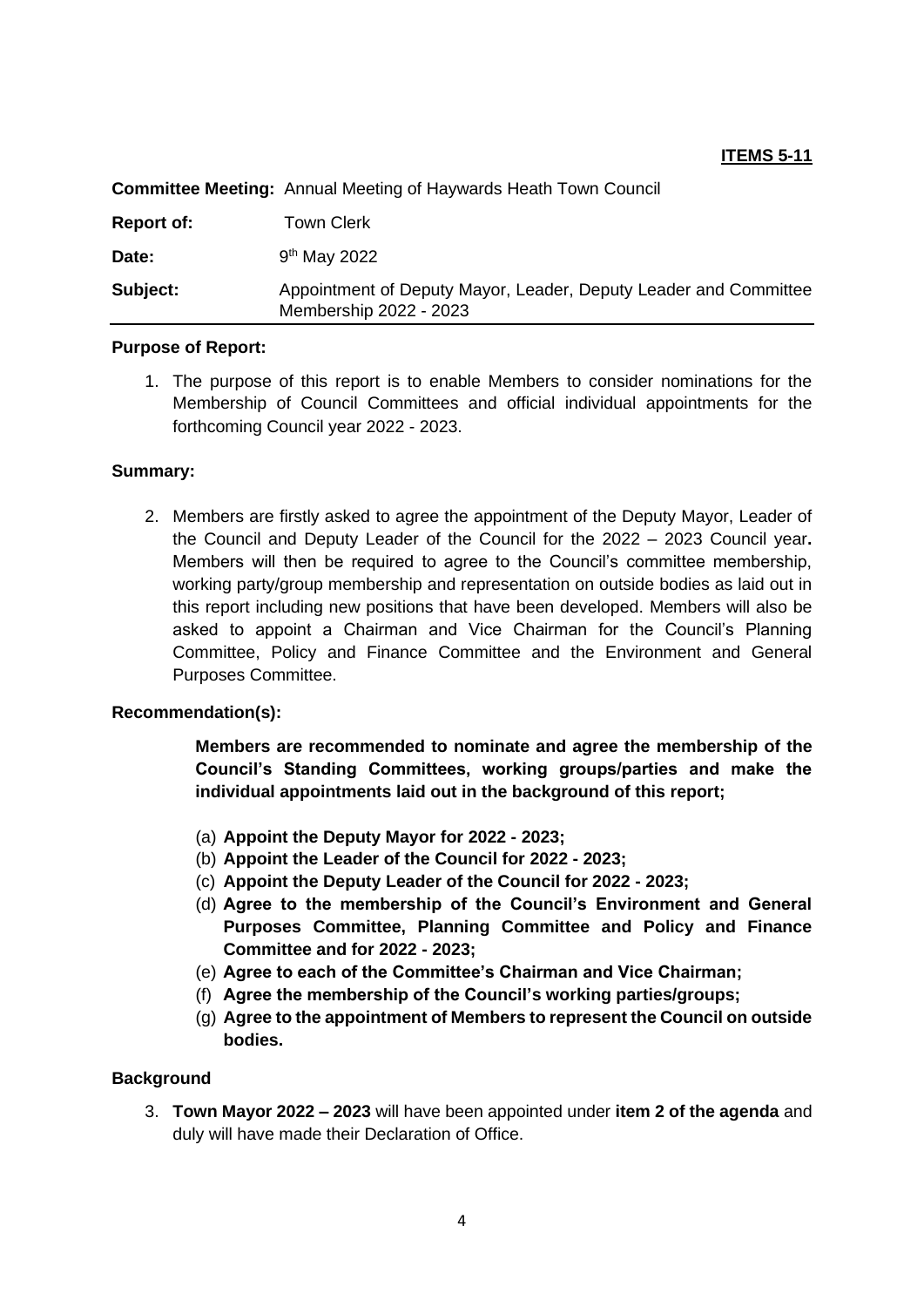4. **Deputy Mayor 2022 – 2023 (Agenda front sheet item 5)**

Nominations are sought for the position of Deputy Mayor. The duly elected Deputy Mayor will then make his/her declaration. *Both the Mayor and Deputy Mayor are exofficio on all committees with full voting rights.*

- 5. **Leader of the Town Council 2022 - 2023 (Agenda front sheet item 6)** Nominations are sought for the Leader of the Council.
- 6. **Deputy Leader of the Town Council 2022 – 2023 (Agenda front sheet item 7)** Nominations are sought for the Deputy Leader of the Council.
- 7. **Committee Membership 2022 – 2023 (Agenda front sheet item 8)** Nominations are sought for the following Committees,
	- (a) Environment and General Purposes Committee (8 Members)
	- (b) Planning Committee (8 Members)
	- (c) Policy and Finance Committee (8 Members)

## 8. **Committee Chairman and Vice Chairman (Agenda front sheet item 9)**

Each Committee only will vote for its respective Chairman and Vice Chairman by show of hands (Chairman first then Vice Chairman).

- (a) Environment and General Purposes Committee Chairman Vice Chairman
- (b) Planning Committee Chairman Vice Chairman
- (c) Policy and Finance Committee Chairman Vice Chairman

## 9. **Working Groups (Agenda front sheet item 10)**

Nominations are sought for Members to serve on the following informal internal working groups.

(a) Haywards Heath In Bloom.

One nomination is sought.

- (b) Communications and IT Working Group. Five nominations are sought.
- (c) Planning Working Group. Five nominations are sought.
- (d) Staff Working Party. Five nominations are sought.
- (e) Transport Partnership. Two Nominations are sought.
- (f) Chairman's Working Group. Five places are agreed by virtue of prior appointments (Committee Chairman, the Leader and the Mayor.
- (g) 2022/2023 Working Group. Four nominations are sought.
- (h) Environment Working Group. Five nominations are sought.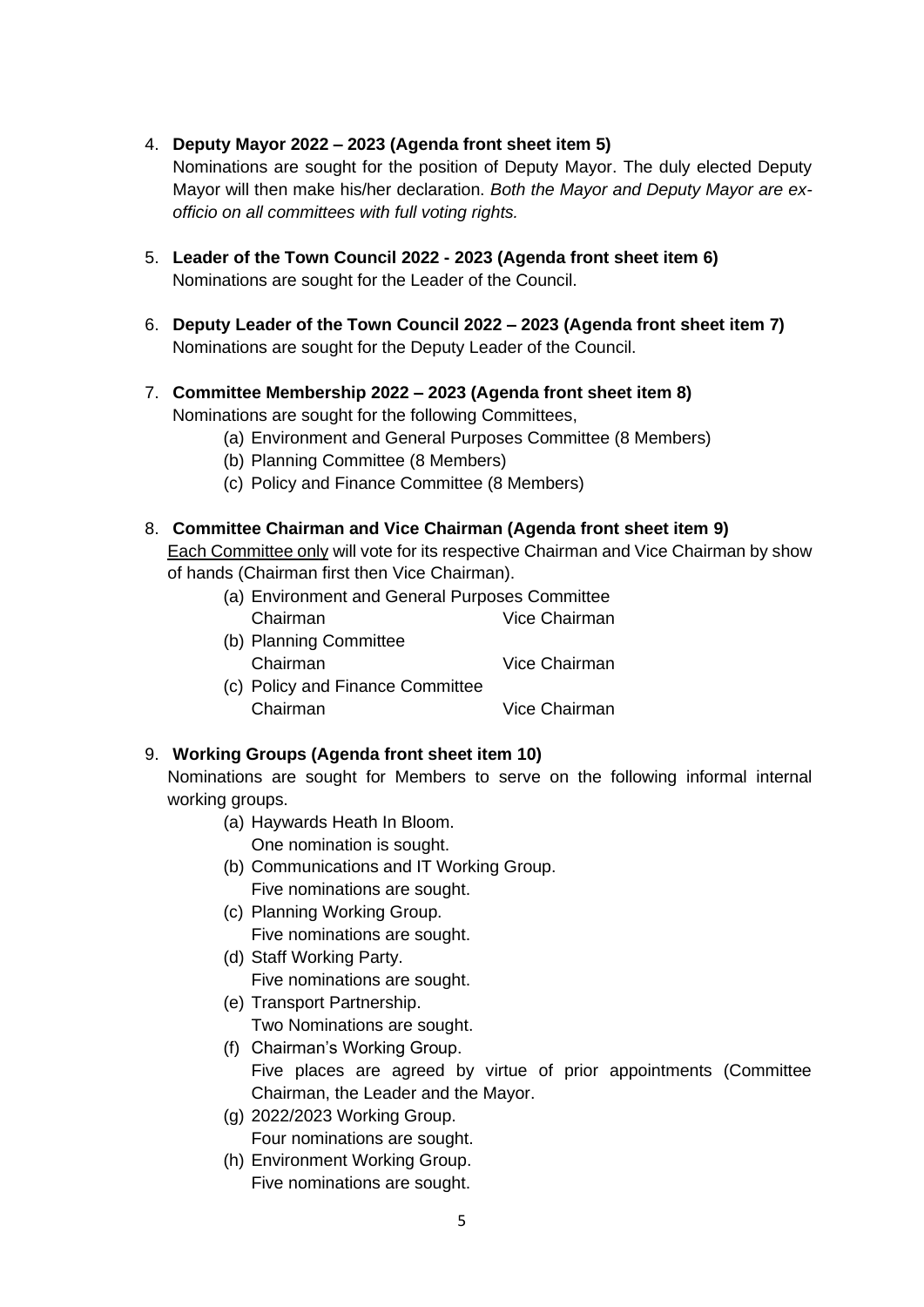## 10. **Representative(s) on Outside Bodies (Agenda front sheet item 11)**

Nominations are sought to represent the Council on the following outside bodies.

(a) Mid Sussex Association of Local Councils and West Sussex Association of Local Councils (2)

(b) Mid Sussex Association of Town Councils (4) (Mayor, Leader, Chair of P and F plus 1, which should be from the minority party).

- (c) Haywards Heath Twinning Association (1)
- (d) Blunts/Paiges Meadow Reserve (2)
- (e) Scrase Valley Reserve (2)
- (f) Ashenground Park & Bolnore Open Spaces Steering Group (2)
- (g) Woodside Pavilion Management Committee (1)
- (h) Haywards Heath Business Association (1)
- (i) Haywards Heath Town Team (1)
- (j) Burgess Hill Northern Arc Liaison Group (1)
- (k) Mid Sussex Cycle Forum (2)
- (l) Bluebell Railway (1)
- 11. Please note If are more nominations for a committee, appointment or working group than is allowed by standing orders on the evening, Members will vote by a show of hands, which will be recorded by the Clerk.

**Town Clerk**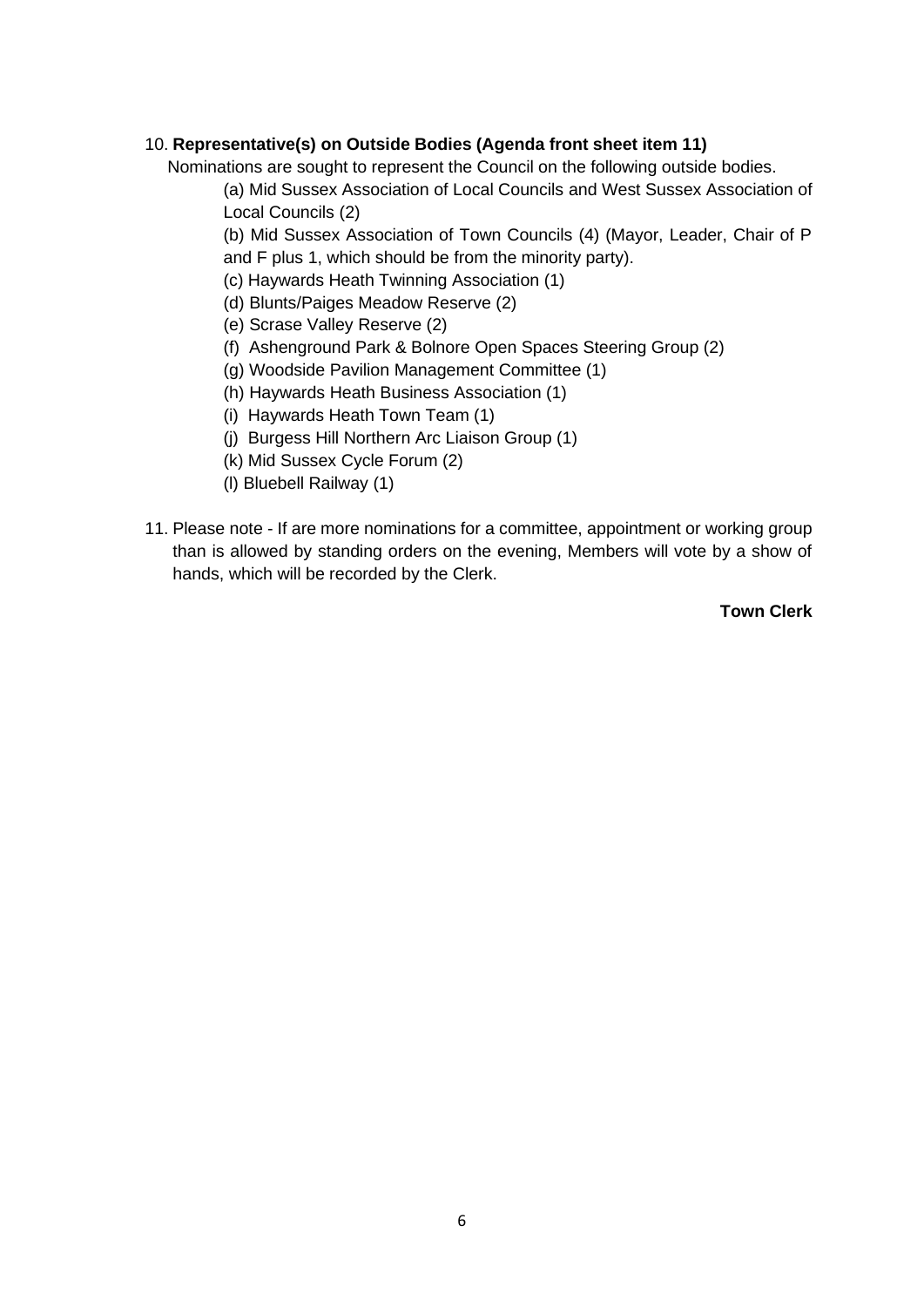#### **MEETING OF HAYWARDS HEATH TOWN COUNCIL**

**Minutes of the meeting held on Monday 21st March 2022**

**Councillors: Christopher Ash-Edwards Richard Bates Clare Cheney \*\* Rachel Cromie \*\* Sandy Ellis Christopher Evans \*\* Howard Mundin Stephanie Inglesfield \*\* Matthew Jeffers James Knight Clive Laband \*\* Jack Langley Alastair McPherson Richard Nicholson \*\* Mike Pulfer Sujan Wickremaratchi**

> **Apologies\*\* Absent\* Also present - None.**

#### **64. Council Prayer**

Members stood for the Town Council prayer, which was read by Town Mayor Cllr Howard Mundin.

#### **65. Statement on the Humanitarian Crisis in the Ukraine**

The Town Mayor read the following statement whilst Members reflected on the situation in the Ukraine;

*We, local and regional leaders across Europe, strongly condemn the multiple attacks and violations of the territorial integrity and sovereignty of Ukraine. We express our full support and solidarity to the Ukrainian people and our peers in local and regional government. We will not accept that our European values and integrity be attacked again by the Russian Federation after the violation of Georgian territories by Russia in 2008. We are firmly opposed to the dismemberment of a free and democratic state in Europe.*

*The escalation of violence, repeated bombings and attacks on Ukrainian cities and territories are a serious threat to the preservation of peace and democracy across Europe. We call on the Federation of Russia to cease its attack, to leave the national territory of Ukraine, to respect all international treaties and fundamental principles of international law and to recognise the full sovereignty of Ukraine over all its territories, including Donbas and Crimea.*

*Firmly convinced of local democracy and city diplomacy, based on the values of peace that unite our municipalities across Europe since 1951, we stand by the Ukrainian municipalities, cities, hromadas, districts, raions and their representative associations. They are in the front line to protect the population and provide basic services to offer them good quality living conditions and daily survival. The destruction of infrastructure by the belligerents jeopardises the efficient and safe maintenance of basic public services provided by Ukrainian local and regional governments to their citizens.*

*As European local and regional governments, representing 60 national associations across 40 European countries, including Ukraine, we will continue to work to support them in their efforts. Not only are we ready to support our peers in the country with the materials and expertise they may need in the days and weeks to come. Municipalities and regions will probably have to face soon the human consequences of*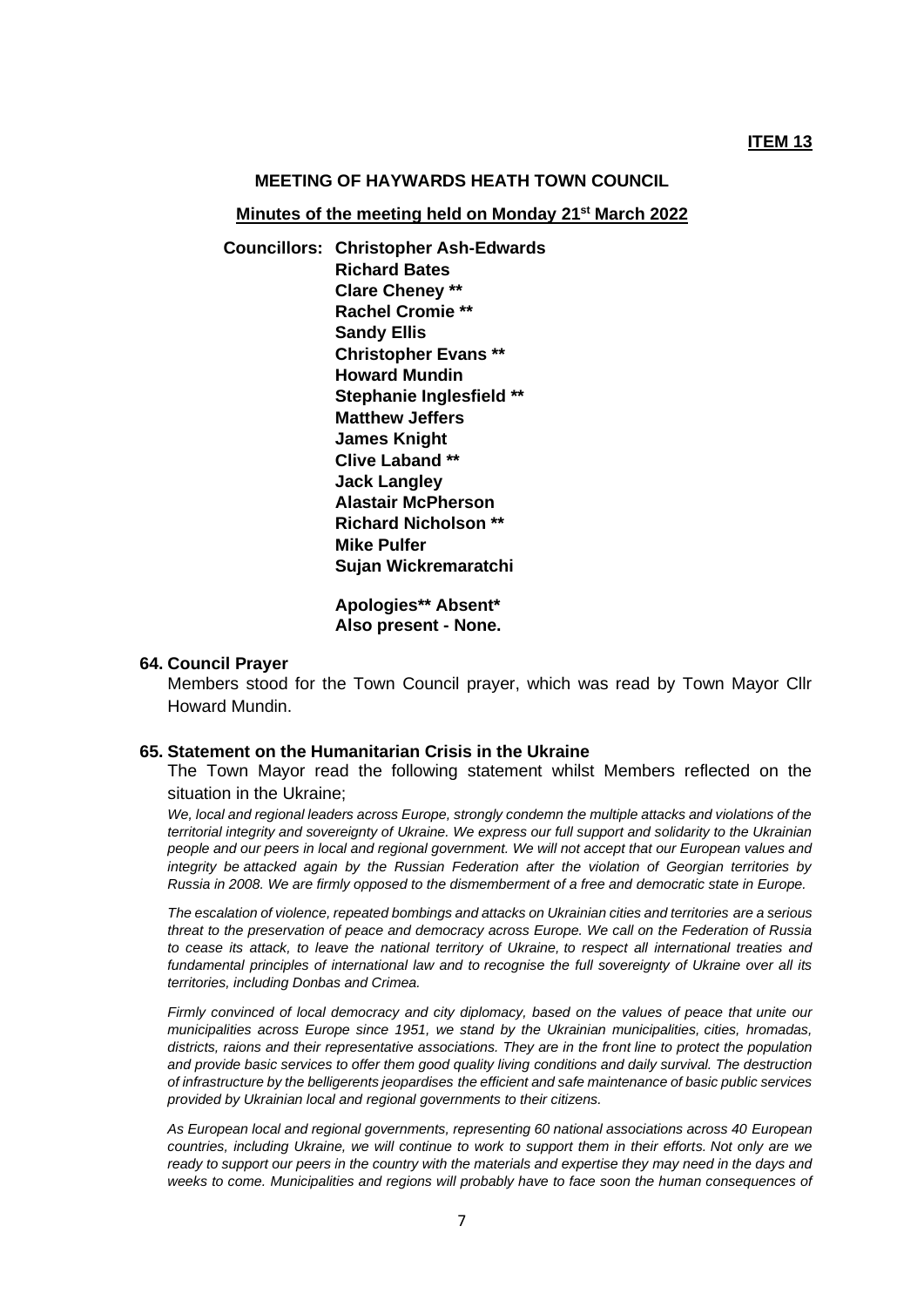*such a tragedy for Europe, probably resulting in a flow of humanitarian refugees. Coordination with our national governments will be essential. As the European section of UCLG, let us hope that city diplomacy will soon unite us all again!*

Members **RESOLVED** to **adopt the statement and instruct the Town Clerk to register the adoption on the Council of European Municipalities and Regions (CEMR) European section of United Cities and Local Governments designated website.**

### **66. Apologies**

Cllr Clare Cheney - Holiday Cllr Rachel Cromie - Ill Health Cllr Christopher Evans - Personal Matter Cllr Stephanie Inglesfield - Work Commitment Cllr Clive Laband - Ill Health Cllr Richard Nicholson - Ill Health

#### **67. Minutes**

The Minutes of the Council meeting held on 31<sup>st</sup> January 2022, without comment, were taken as read, confirmed as true record and were duly signed by the Town Mayor.

#### **68. Declarations of Interest**

Cllr Alastair McPherson – under item 9 (c) resolution 38 as a Director of the Mid Sussex Creative Mid Sussex CIC.

## **69. Public Forum**

None

#### **70. To Dispose of any Business Outstanding from the Last Meeting.** None.

#### **71. Mayor's Engagements and Announcements.**

The Town Mayor, addressed the Full Council making note of the following;

All Councillors were urged to join the Mayor at his Mayor's Charity Fund Raising Event to be held at Bluebell Vineyard Estate on  $12<sup>th</sup>$  May 2022, which would be in aid of the development of a sensory and therapy garden for stroke rehabilitation. Furthermore, it was noted that the facility was much needed with the age group being affected by strokes becoming wider with more younger people experiencing such life changing conditions.

It was noted that the Laser and Firework show funded by the 'Welcome Back Fund' had been a great success with Victoria Park being very busy. At this point Cllrs McPherson and Wickremaratchi were thanked for their assistance on the evening with marshalling. Members were reminded that the Spring Festival was to be held on the 24<sup>th</sup> April 2022 and again all were asked to come along help out on the day.

The opening/launch event of the  $1<sup>st</sup>$  Floor Art Gallery at the Town Hall was noted along with the announcement that the Mayor would be planting a Walnut Tree on Muster Green as part of the Queen's Green Canopy, which forms part of the celebration for Her Majesty's Platinum Jubilee this June.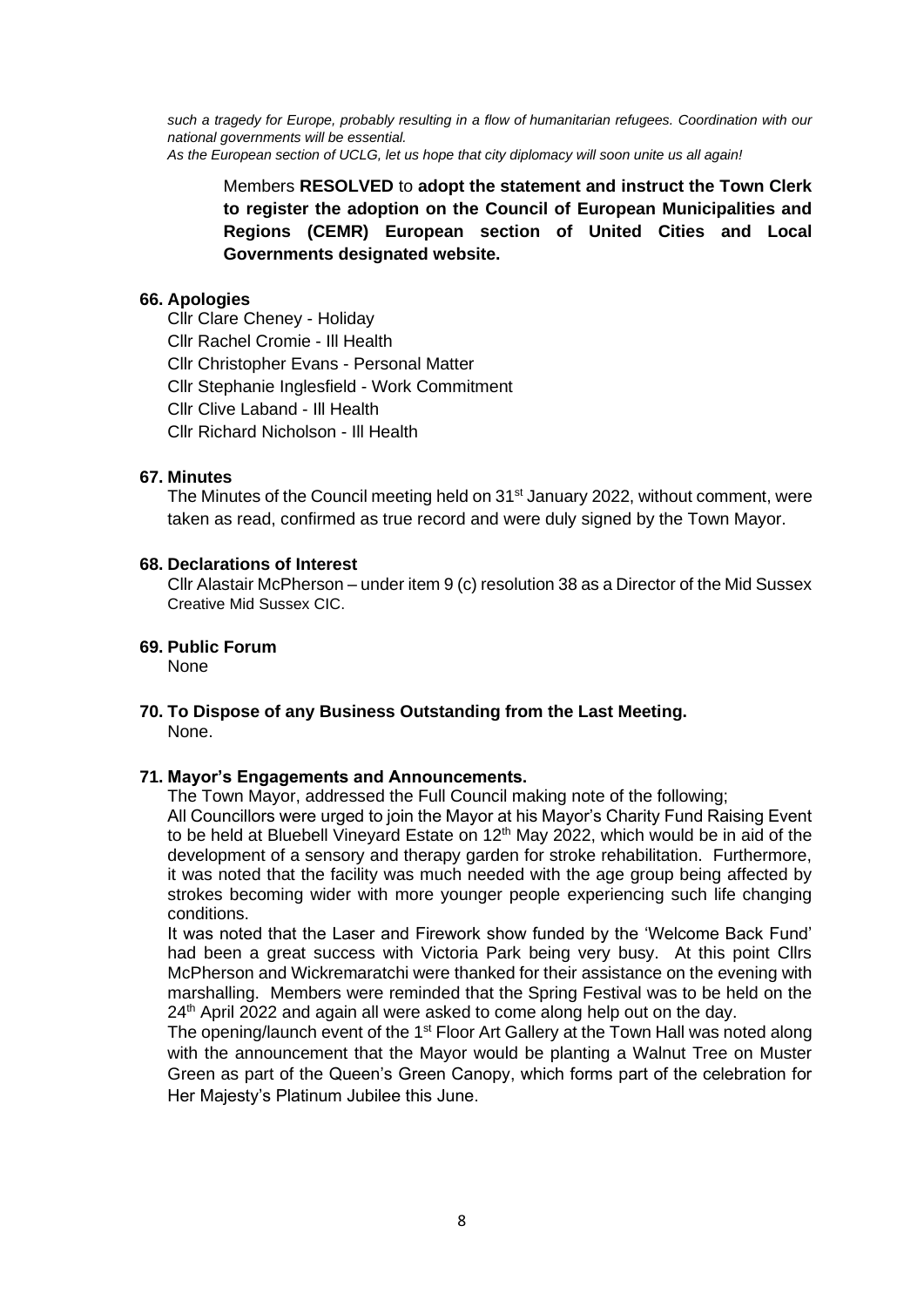## **72. To receive and consider adoption of the Notes or Resolutions of the following Committees**:

- (i) Planning Committee **MINS 108 – 123** The reception and adoption of the resolutions of the Planning Committees dated 14 th February 2022 **108 - 115** and 7 th March 202 **116 - 123** were moved, seconded and agreed by Council.
- (ii) Environment and General Purposes Committee **MINS 30 – 40** The reception and adoption of the resolutions of the Environment and General Purposes Committee dated 21<sup>st</sup> February 2022 30 - 40 were moved, seconded and agreed by Council.

At this point a matter of order was raised, concerning the resolutions being moved. The Town Clerk made reference to the Committees having delegated authority under Standing Orders and the reception of the resolutions were for noting. It was felt by the Town Clerk that the wording in the report was probably in need of review. The Town Clerk also stated the accuracy of the minutes were for the Committee to agree on how the resolutions was made, which were tabled before Members. It was noted nothing was wrong, but the absence of the minute meant that Members could not see if officer's advice was being followed. It was acknowledged that minutes could be circulated more promptly, noting that the Policy and Finance meeting had only taken place the week before, and that the word 'noting' maybe better than resolving for each resolution. The Town Clerk committed to looking at the process again to see if it could be made clearer.

(iii) Policy & Finance Committee **MINS. 50 - 64** The reception and adoption of the resolutions of the Policy and Finance Committee dated 21st March 2022 **Mins 50 - 64** were moved, seconded and agreed by Council.

## **73. Local Government Association Model Code of Conduct.**

Members noted without comment the revised Code of Conduct. Members were then also informed by the Town Clerk that the new code and its associated guidance notes would be circulated formally by email and that Member were asked to read and confirm that they accepted and understood personally understood the documents provided in writing, whilst checking that their Declaration of Interest Forms were up to date and met the provisions and guidance of the new Code of Conduct and;

## Members **RESOLVED** to **adopt the Local Government Association Model Code of Conduct.**

#### **74. Date of the Town Meeting of Haywards Heath 2023**

Members noted the need to change the date of the Annual Town Meeting in 2023 and were content to change the date. It was noted that the revised proposed date fell on a Wednesday so it was asked that the Town Clerk see what meeting were being held at Mid Sussex District Council in case there was a clash with their Full Council of another meeting.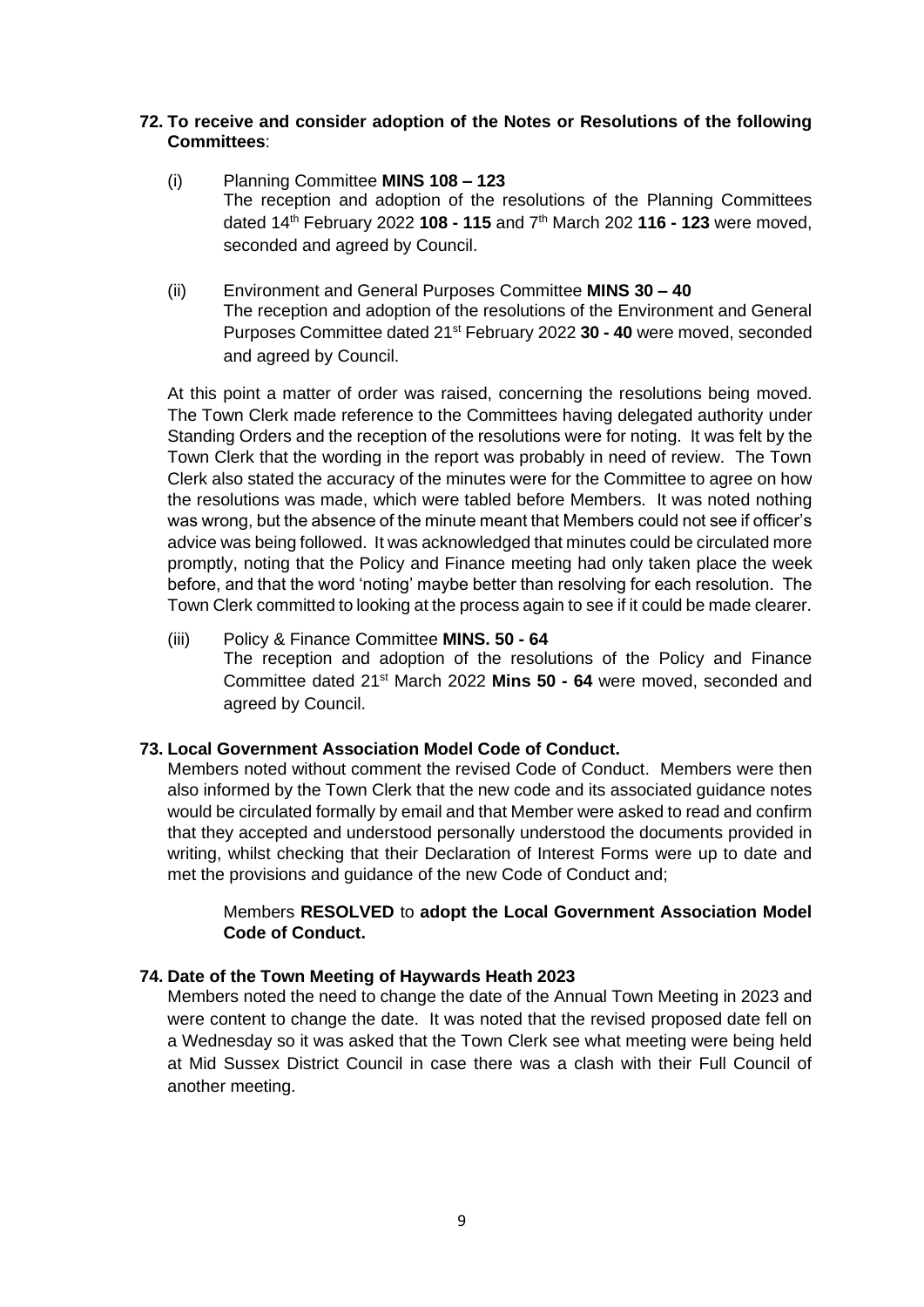Members **RESOLVED** to **allow the Town Clerk to change the date of the Annual Town Meeting in 2023, but asked that the Town Clerk report back to the next meeting the most appropriate date as further investigation was needed.**

**75. Urgent Items**

None.

**Meeting Closed at 7.50pm**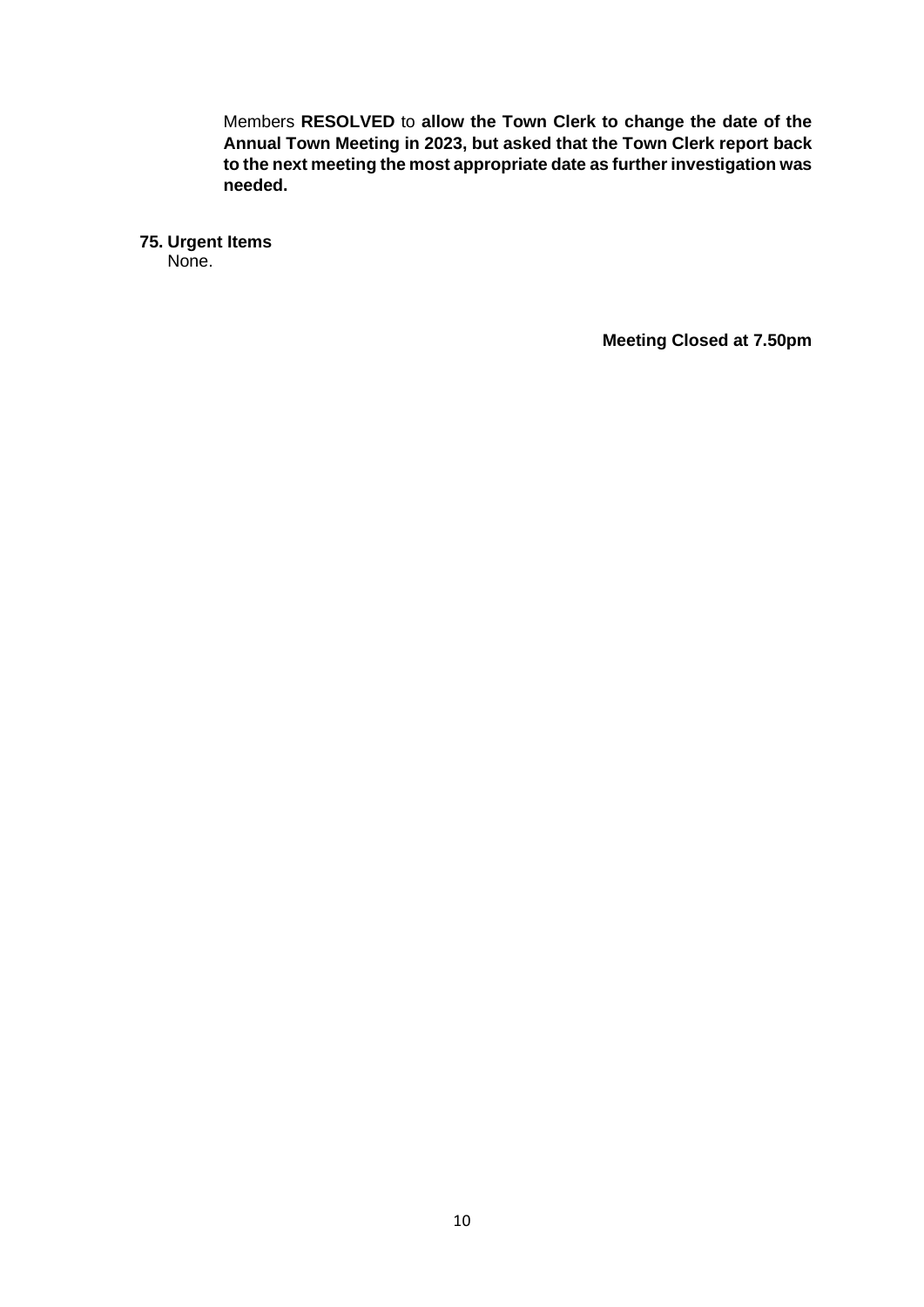## **ITEM 15**

#### **Mayors Engagements**

#### **10 March 2022 – 3 May 2022**

On Friday 26<sup>th</sup> March, the Mayor planted a walnut tree, with the help of the Town Council's Ground staff and together with the Haywards Heath in Bloom Committee celebrating and supporting the Queens Green Canopy, which forms part of the celebration for her Majesty's Platinum Jubilee this June.

On Friday 26<sup>th</sup> March, the Mayor also planted a Jubilee cherry tree in the grounds of The Yews Community Centre.

On Saturday 26<sup>th</sup> March, the Mayor and consort attended the Haywards Heath Twinning Association AGM and reception at the Town Hall.

On Tuesday 29<sup>th</sup> March, the Mayor and consort attended the public meeting for MSOPC Mid Sussex Older People's Council at Lindfield Evangelical Church.

On the evening of Tuesday 29<sup>th</sup> March, the Mayor and consort also attended the AGM of Good Neighbours CARE in Haywards Heath at the Ashenground Community Centre.

On Saturday 23<sup>rd</sup> April, the Mayor and consort attended the special reception marking the 80<sup>th</sup> season for the Haywards Heath Music Society followed by a consort at St Wilfrid's Centenary Hall and Church.

On Sunday 24<sup>th</sup> April, the Mayor and consort attended the Haywards Heath Spring Festival at Muster Green, officially opening the event.

On Sunday 1 May, the Mayor and consort attended the Haywards Heath leg of the Mid Sussex Marathon, starting the races and handing out medals to competitors and winners.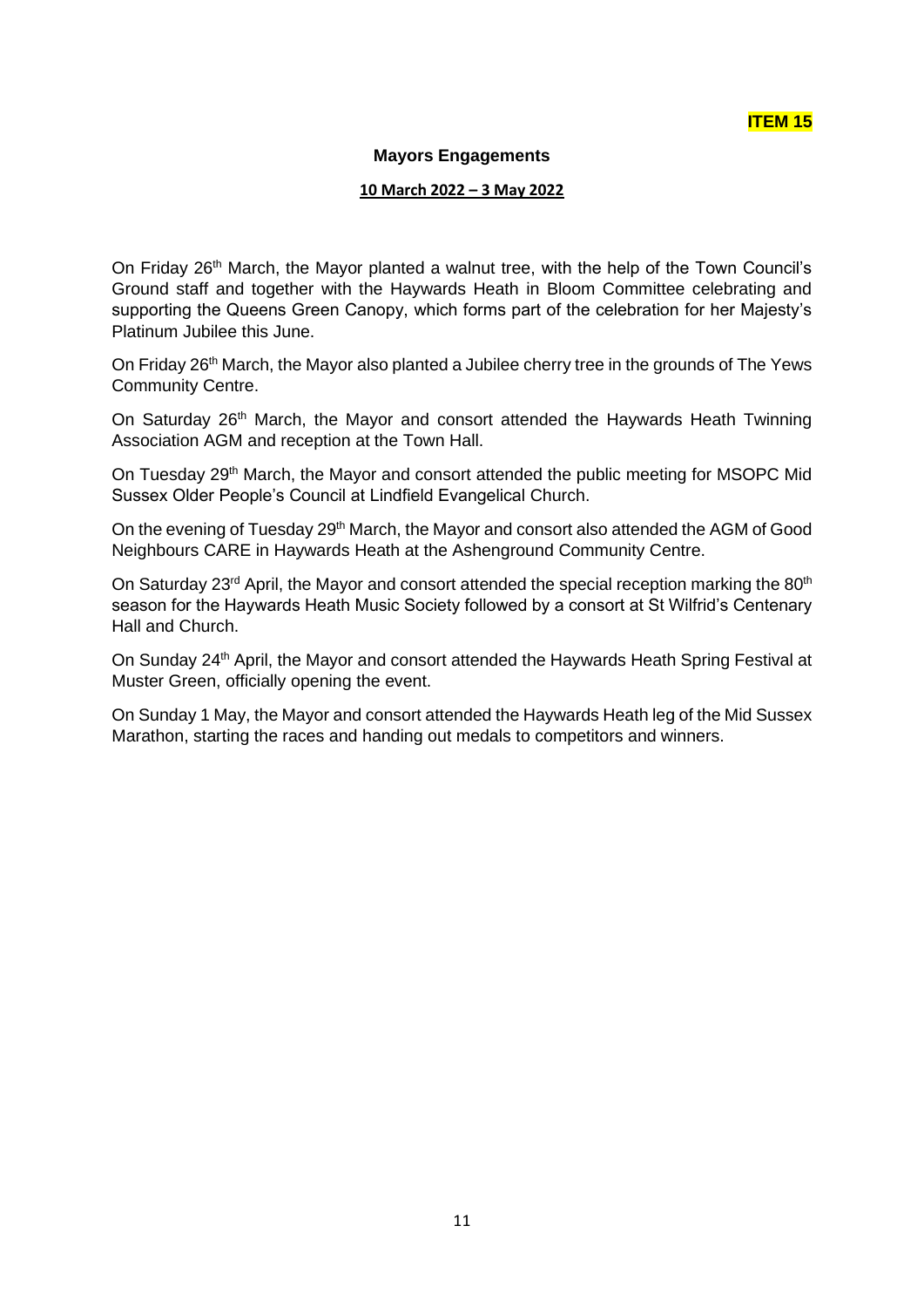#### **Committee Meeting: Annual Meeting of Full Council**

**Report of:** Town Clerk

Date: 9<sup>th</sup> May 2022

**Subject:** Minutes of Committee Meetings

#### **Purpose of Report:**

1. The purpose of this report is for Members to receive and adopt the resolutions of the Council's Planning Committee, Policy and Finance Committee and Environment and General Purposes Committee.

#### **Summary:**

2. The Committee Chairmen will each move 'the reception and adoption' of their relevant Committee meeting resolutions. These resolutions relate to the Planning Committees held on the 28th March 2022 - **Minutes 124 - 131** and 19th April 2022 – **Minutes 132 – 139.**

#### **Recommendation(s):**

#### **Members are recommended to;**

- **(a) Adopt the resolutions of the Council's standing Committees as laid out under points 3, 4, 5 and 6 of this report**
- 3. Planning Committee, 28th March 2022 **Minutes 124 – 131 resolutions;**

Nothing to report other than the planning application comments.

4. Planning Committee, 19th April 2022 – **Minutes 132 – 139 resolutions;**

Nothing to report other than the planning application comments.

- 5. Environment & General Purposes Committee 21st April 2021. **Meeting Cancelled**.
- 6. Policy & Finance Committee **No meeting held since the last meeting of Full Council.**

**Town Clerk**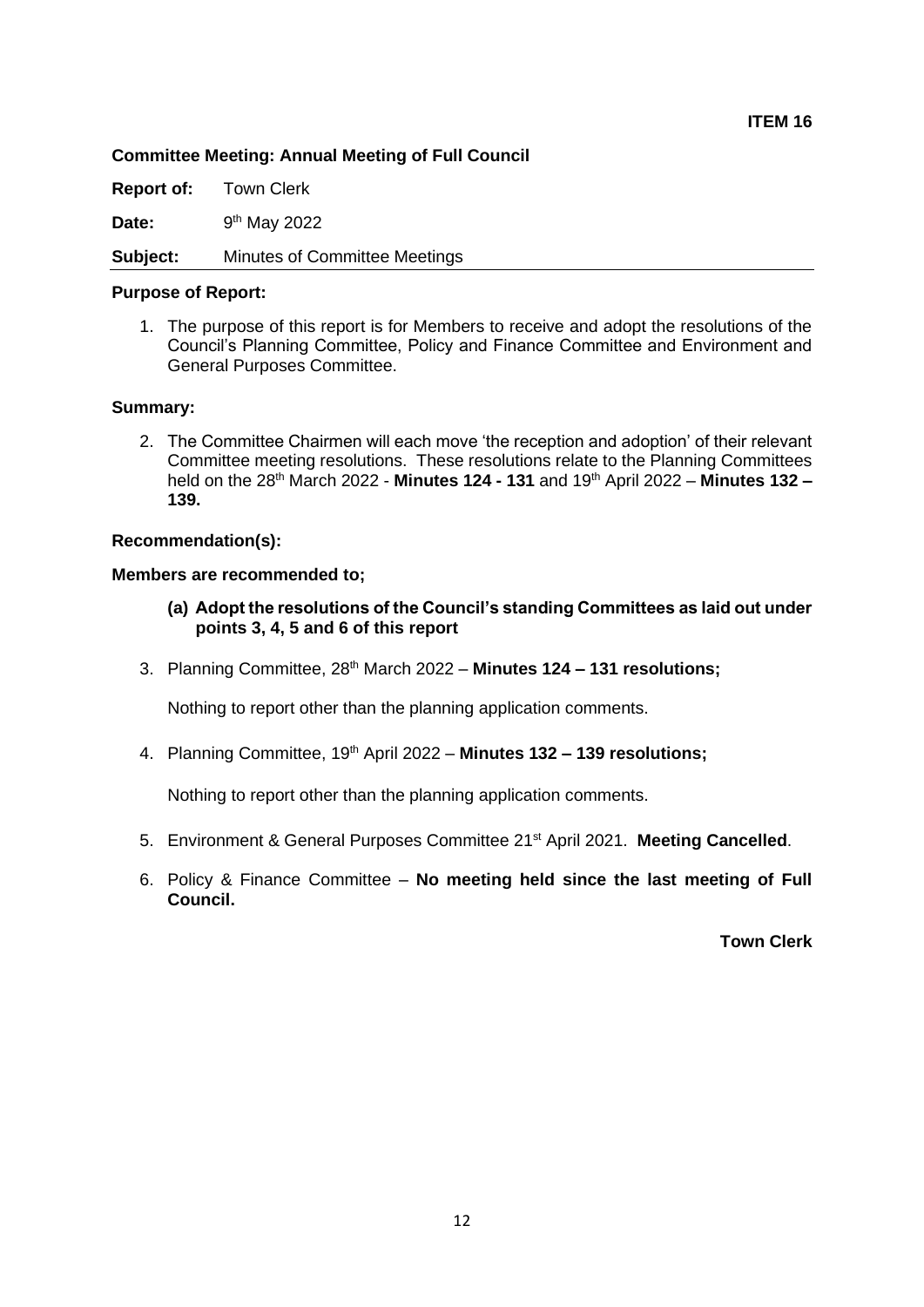## **Committee Meeting: Annual Meeting of Full Council**

| <b>Report of:</b> | <b>Town Clerk</b>                |
|-------------------|----------------------------------|
| Date:             | $9th$ May 2022                   |
| Subject:          | <b>Review of Standing Orders</b> |

## **Purpose of Report:**

1. The purpose of this report is for Members to review the Council's standing orders.

## **Summary:**

2. The Town Council's Standing Orders and Financial Regulations regulate the actions of the Council as a corporate body, its Members of the Council and its staff. The document also governs the financial processes of the Council and its functions. The document is now due for its annual review.

## **Recommendation(s):**

- **a) Members are recommended to review the Council's Standing Orders, and Financial Regulations.**
- **b) Agree the document with amendments if required, that are lawful, and adopt the Standing Orders and Financial Regulations for the period 2022 – 2023.**

## **Background:**

- 3. The Town Council's Standing Orders and Financial Regulations, need to be reviewed annually on the advice of the Internal Auditor, who requires a minute number to show the Town Council has undertaken the review.
- 4. To this end, this year Town Clerk has undertaken a review of Standing Orders (SO's). The SO's have been reviewed against the Town Council existing SO's Orders, National Association of Local Council (NALC) Model SO's and are similar to sets used by other larger Councils. If Members are interested in looking at the NALC documents, please visit the Sussex Association of Local Council's website [http://www.sussexalc.org.uk](http://www.sussexalc.org.uk/) and refer to the reference documents page of the website.
- 5. Members will remember that Standing Orders in terms of the 'Scheme of Delegation to the Town Clerk' were reviewed in January 2022 so it is suggested that Members refer to the main body of the document
- 6. If you are viewing on the website, please look at addition documents tab.

## **Town Clerk**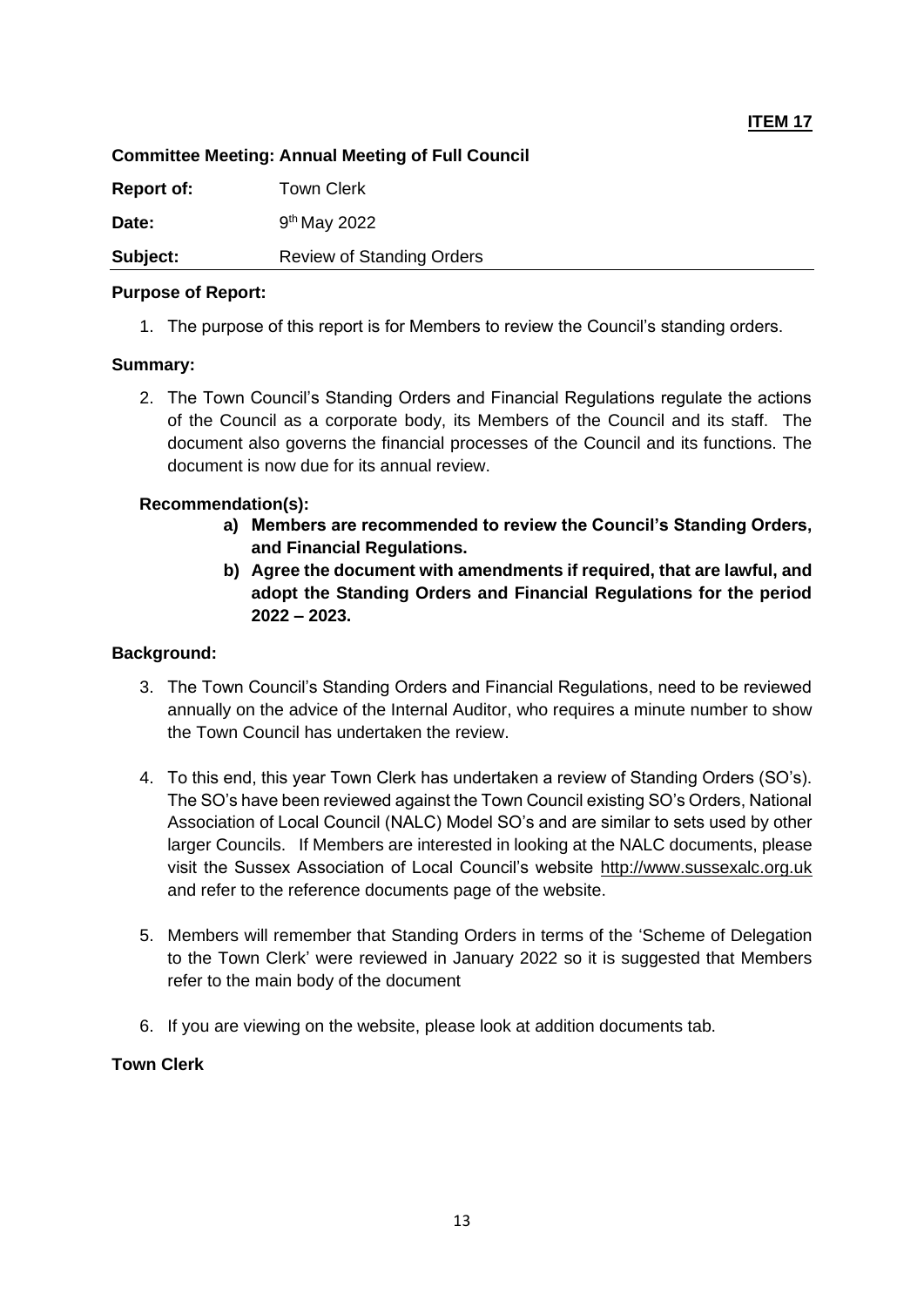## **Committee Meeting: Annual Meeting of Full Council**

| <b>Report of:</b> | Town Clerk                         |
|-------------------|------------------------------------|
| Date:             | $9th$ May 2021                     |
| Subject:          | <b>Councillors Code of Conduct</b> |

### **Purpose of Report**

1. The purpose of this report is for Members to consider a governing document of the Town Council

#### **Summary:**

2. The following report asks for Councillors to review the Council's Code of Conduct, which sets out rules to govern the behaviour of Councillors.

#### **Recommendations;**

## **a) Note this report for good order.**

#### **Background:**

- 3. Local Authorities are required to adopt a Councillors Code of Conduct which sets out rules governing the behaviour of their Councillors and satisfies the requirements of the Localism Act 2011. All elected, co-opted and independent Members of local authorities, including Town and Parish Councils, are required to abide by their own, formally adopted, Code of Conduct.
- 4. The Code of Conduct seeks to ensure that Members observe the highest standards of conduct in their civic role. The Code is intended to be consistent with the seven principles of public life.
- 5. The actions of a Town Councillor, if reported to have broken the adopted Code of Conduct, is firstly brought to the Town Clerk's attention and then passed on to the Monitoring Officer at Mid Sussex District Council who is the Solicitor to the Council, Mr Tom Clark under the name of the Town Mayor (as recommended by Committee of Standards in Public Life). This is on the grounds that The Committee of Standards in Public Life have undertaken a consultation on Councillors Code of Conduct. The consultation findings were published on and can be found at [www.gov.uk/government/publications/local-government-ethical-standards-report.](http://www.gov.uk/government/publications/local-government-ethical-standards-report)
- 6. **The Town Council adopted the Local Government Association Model Code of Conduct the last meeting of the Town Council dated 21st March 2022 so this report is just for noting for good order as per previous years and so there is a 2022/2023 minute reference for the Internal Auditor.**

**Financial Implications** - None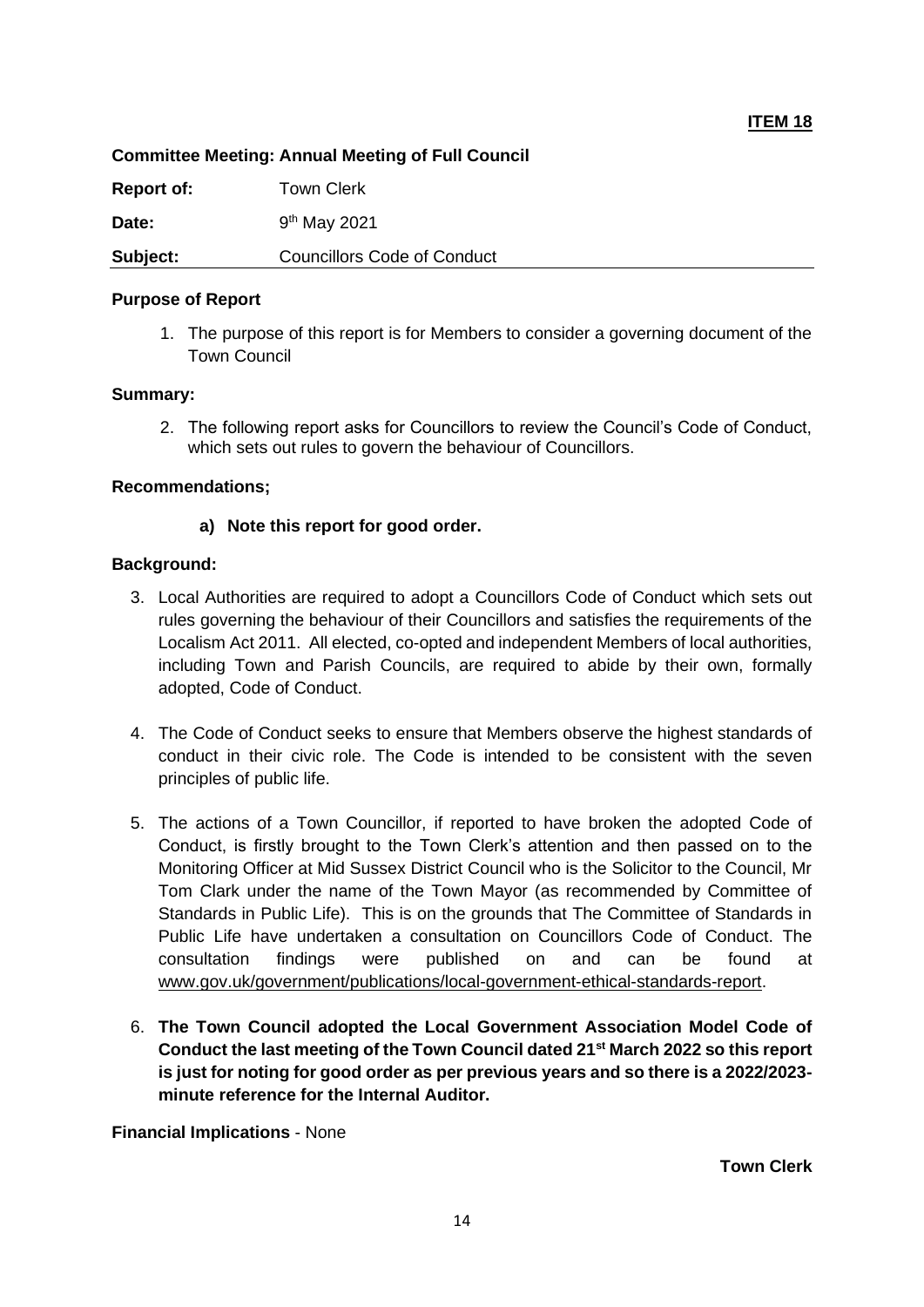**ITEM 19**

#### **Committee Meeting: Annual Meeting of Full Council**

| Report of: | <b>Town Clerk</b>                                                                                       |
|------------|---------------------------------------------------------------------------------------------------------|
| Date:      | 9 <sup>th</sup> May 2022                                                                                |
| Subject:   | Membership of West Sussex Associations of Local Councils and<br>National Association of Local Councils. |
|            |                                                                                                         |

### **Purpose:**

1. The purpose of this report is for Members to consider continued Membership of an outside body.

## **Summary:**

2. Members are asked to consider the annual membership renewal to the West Sussex Associations of Local Councils and National Association of Local Councils for the 2022/2023 financial year.

## **Background;**

**(a) To renew the Town Council's membership with the West Sussex Association of Local Councils and the National Association of Local Councils at the cost of £3,461.54 (£1,750 WSALC and £1,711.54 NALC).**

#### **Background;**

- 3. Haywards Heath Town Council (HHTC) historically has been a Member of the National Association of Local Councils (NALC) and, by virtue of membership being coupled with a local branch of the Association, the West Sussex Association of Local Councils (WSALC). Both organisations request that the renewal of Membership is made annually by Council resolution.
- 4. NALC/WSALC promotes themselves as the first point of contact for all local Town/Parish Councils in need of advice on a range of topics, from legal, financial, technical and general advice. NALC/WSALC in the main represent the Town Council where the Society of Local Council Clerks supports the Clerk. So, it is in the interest of the Council to be a Member of WSALC and NALC.
- 5. Membership gives HHTC access to professional publications and training opportunities to staff and members. NALC/WSALC also produces leaflets, newsletters/circulars, handbooks, example forms and notices to facilitate the day-today administration of Town /Parish Councils. Most importantly WSALC offers training courses for both Councillors and staff at very reasonable rates.

#### **Rationale for Renewal**

6. There has been a major shift in the leadership of WSALC after the well documented and unfortunate splitting of what was the partnership of West Sussex, East Sussex and Surrey as one association last year, which the Town Clerk and Cllr Jeffers led upon for HHTC. This leadership has promoted and delivered a much closer working